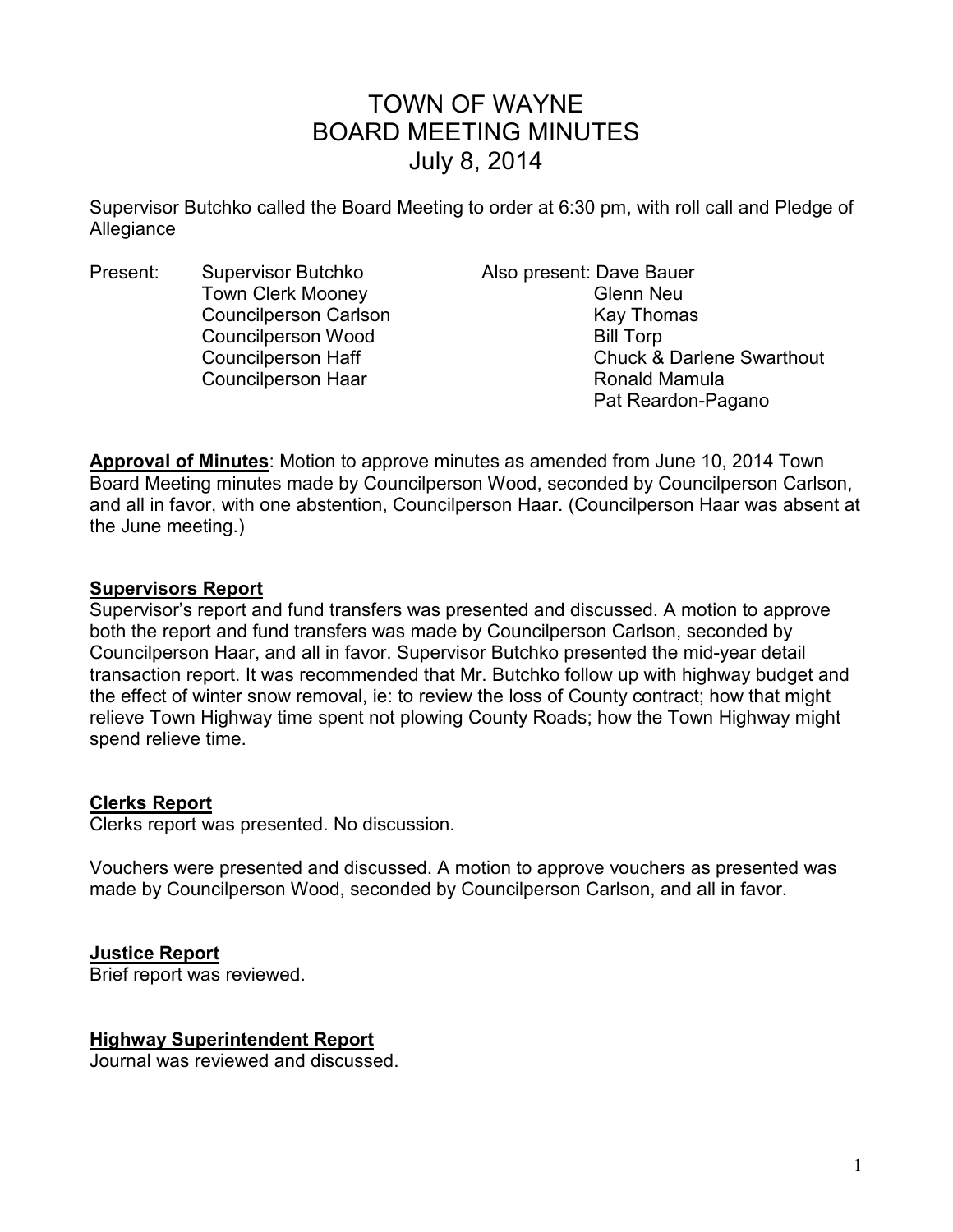**Resolution** - Adoption of Resolution #4. A motion was made by Councilperson Carlson, seconded by Councilperson Wood to engage a DOT certified MD to perform physicals for highway employees. All in favor.

Roll call vote:

- Councilperson Carlson Aye
- Councilperson Wood Aye
- Councilperson Haff Aye
- Supervisor Butchko Aye
- Councilperson Haar Aye

Installation of playground equipment will depend on the weather.

Regarding insurance coverage and vehicle/driver policies, Mr. Butchko discussed with John Kuehn of Sprague Insurance, our carrier for NYMIR insurance. NYMIR people are recommending that the town develop vehicle/driver Policy & Procedures for professional use of equipment. A subcommittee of Mr. Butchko, Mr. Bauer, and Councilperson Haar was established. They will meet separately and set up P&P's or discuss what direction might work best for the town.

Discussion of highway people going from a 4 day work week back to a 5 day work week. There are a lot of variables involved. At this time highway will stay with a 4 day work week, but consideration for 5 day needs to be considered. Mr. Bauer to follow up.

Current playground was dismantled. Awaiting better weather to prep field/area for new equipment. Need to set dates with Karen Armstrong from Playtects to be available to help place and set up the new equipment. Councilperson Wood to follow up with grant money to pay for this set up.

# **Property Assessor Report**

The monthly report was presented.

Annual report was presented. This year we remain at 100%. Our properties are assessed at 100% of the market value. On-going projects include dangerous and unsafe property, unclaimed property, Star Exemptions and maintenance of accurate assessment rolls. Plan to make sure the structure of our rolls is not affecting local budgetary items to help the community meet the Star goal.

The County needs to crack down on bringing assessments up to date. Some people in the county are grossly under-assessed, and some are grossly over-assessed. There needs to be a mechanism for equalization. 100% of the communities need to say 'we are not going to subsidize county taxes because some communities refuse to do an assessment update'. The Town of Wayne still has one of the lowest tax rates in NYS. The County is beginning to understand this and has a committee looking into it, headed by Joe Hauryski. Supervisor Butchko sits on the Ad-Hoc committee under County Legislature Hauryski's request.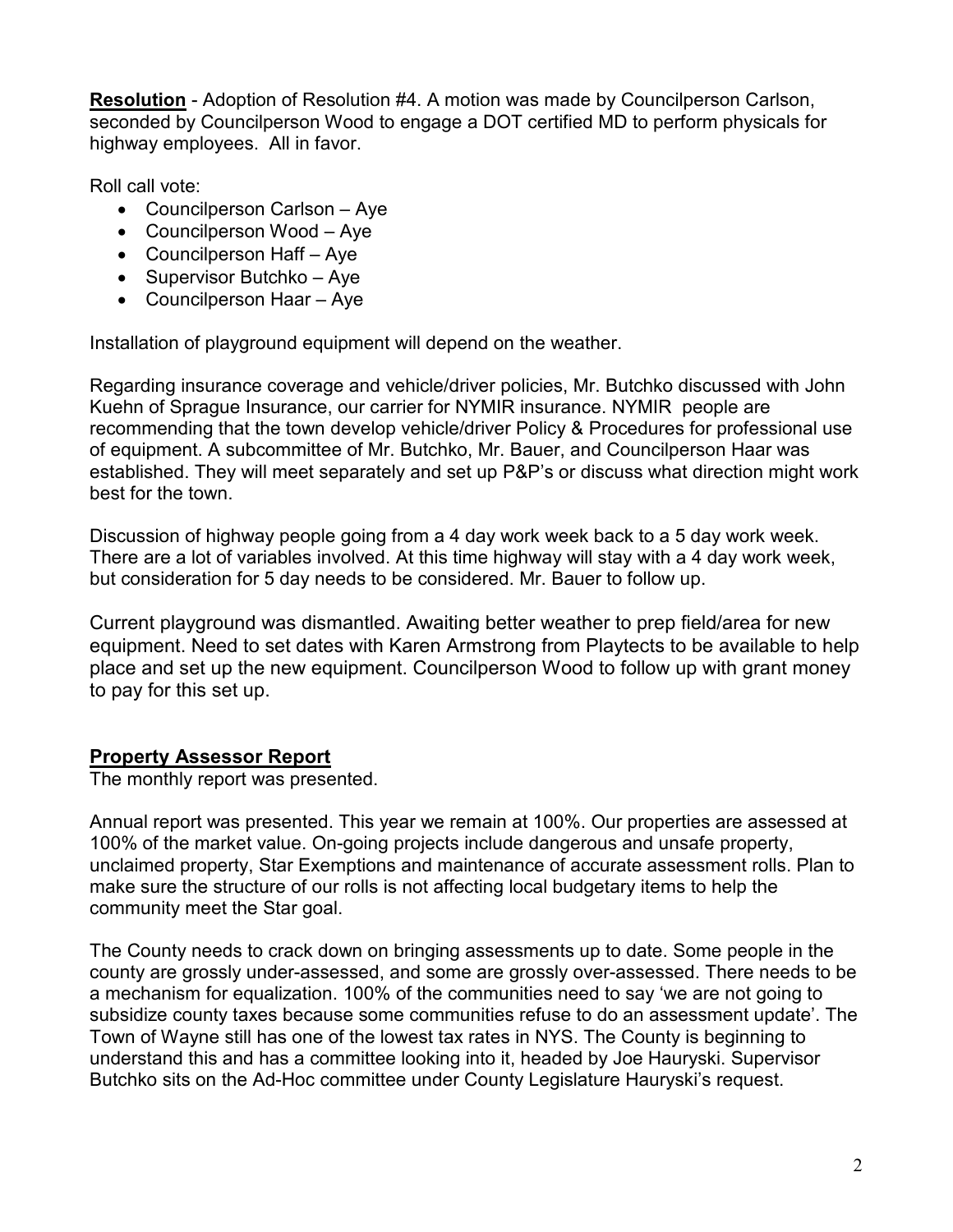# **Code & Zoning Officer**

Review of reports as submitted.

Road use agreement. We need an official adoption of a road use agreement for property owners who want to make extensive changes to their property and still protect the integrity of the town roads. This will cost us up to \$3000. It will include an application and bonds to protect damage to the road.

Keuka Village Road is too narrow to allow emergency vehicle access. Options may be to prohibit parking, or prohibit parking on one side of the road. There are lots of variables. Both Keuka Village and East Lake Road are affected. There are several existing encroachments in the right-of-way on Keuka Village Road. We need rules and regulations regarding parking. Perhaps have a consultant/committee for analysis of the problems. Mr. Butchko will follow up with this and present at next board meeting with a site visit plan. This will review includes Town Highway Superintendent Bauer, Fire Chief Day and Swarthout.

#### **Watershed**

Reports briefly discussed. Recommended that Marshall Young attend this Board Meeting every other month to give updates.

#### **Planning Board Report**

Reviewed minutes from last meeting.

Reviewed a survey set up by the Cornell students. Must be sure there is a broad base of people surveyed so as not skew the data with too many waterfront properties and not enough uphill owners.

LUR – Supervisor Butchko to see 3 attorney's in Rochester regarding the Land Use Regulations legal review. Hope to find an attorney that we can use for occasional municipal law questions as well.

#### **Dog Control Officer**

Monthly report reviewed.

New Town Dog Law needed – Need to make a new local law with new fee schedules attached so we can change fee schedules without changing the entire dog law. A motion was so made by Councilperson Haff, seconded by Councilperson Haar, and all in favor.

Need to re-new Betty Walden Shelter Agreement, a year to year agreement. An addition will be made to the agreement that Betty will be back up when Elizabeth Kenyon not available. A motion was made to renew the contract by Councilperson Wood. Councilperson Haar seconded, and all in favor.